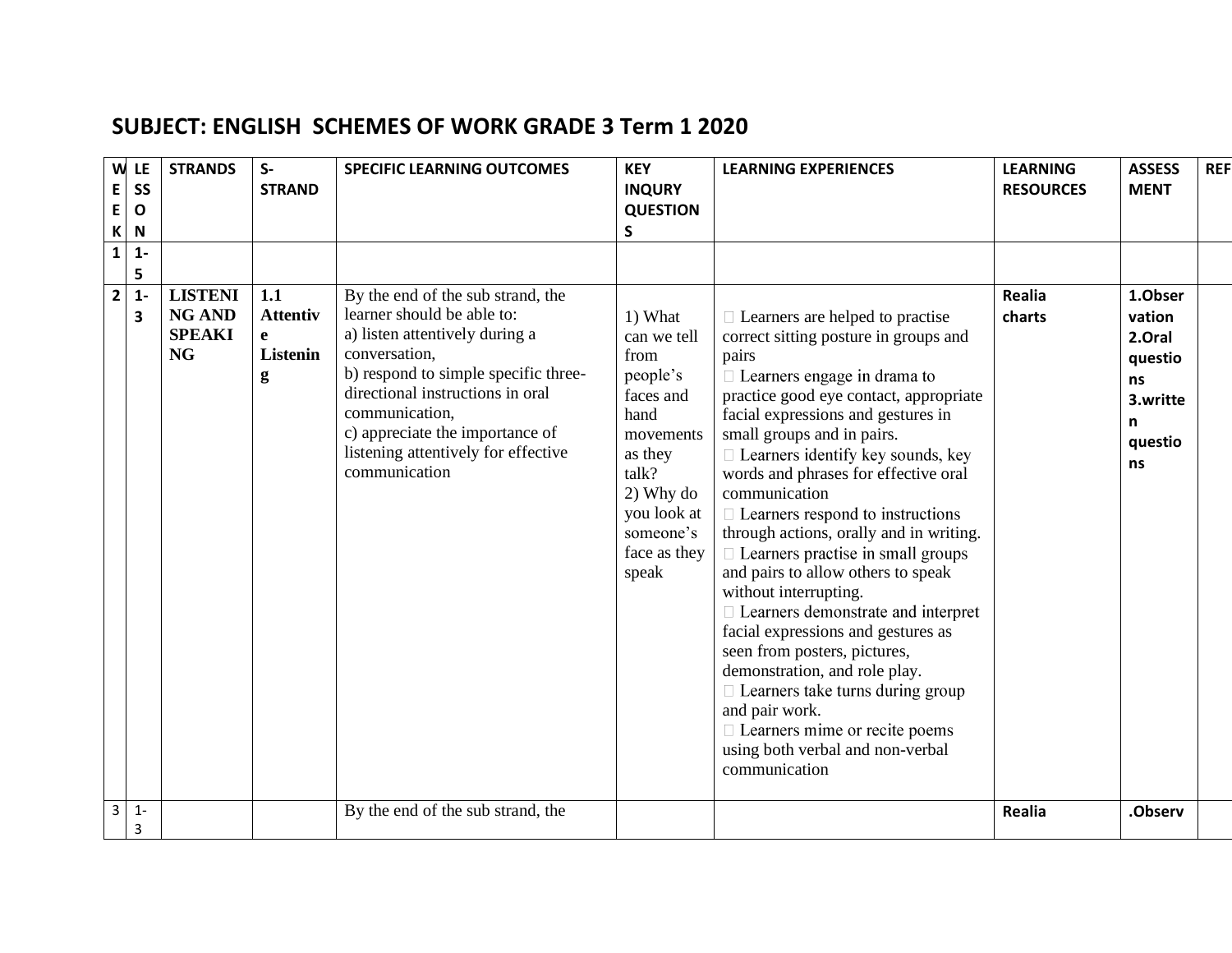|  | learner should be able to:            | 1) Which       | $\Box$ Learners practise pronunciation of  | charts | ation    |
|--|---------------------------------------|----------------|--------------------------------------------|--------|----------|
|  | a) recognise new words used in the    | sounds         | the vocabulary and talk about              |        | 2.Oral   |
|  | theme (s) to acquire a range of       | form the       | activities related to the theme using      |        | questio  |
|  | vocabulary                            | following      | the new words.                             |        | ns       |
|  |                                       | words? $(giv)$ | $\Box$ Learners recite rhymes, sing songs, |        | 3.writte |
|  | b) pronounce the vocabulary related   | e examples     | individually, in pairs or groups using     |        | n        |
|  | to the theme correctly for effective  | of words       | the vocabulary related to the theme.       |        |          |
|  | communication,                        | learnt in      |                                            |        | questio  |
|  | c) demonstrate the understanding of   | Grade 2)       | $\Box$ Learners are guided to use the      |        | ns       |
|  | new words by applying them in         | 2) How are     | vocabulary correctly through               |        |          |
|  | relevant contexts,                    | these          | dramatisation and role play in the         |        |          |
|  |                                       | words          | classroom, use of realia, pictures,        |        |          |
|  | use the vocabulary learnt to          |                | verbal or situational contexts and         |        |          |
|  | communicate confidently in various    | 3) Which       | synonyms                                   |        |          |
|  | contexts                              | of these       | $\Box$ Learners listen to the vocabulary   |        |          |
|  | d) appreciate the importance of using | words have     | used in oral and written sentences and     |        |          |
|  | vocabulary to communicate             | a similar      | use it in their own sentences and          |        |          |
|  | confidently in various contexts       | beginning/e    | dialogues.                                 |        |          |
|  |                                       | nd sound?      | $\Box$ In pairs and in groups, learners    |        |          |
|  |                                       | 4) What        | play language games, use tongue            |        |          |
|  |                                       | other          | twisters, and songs to practise            |        |          |
|  |                                       | words have     | vocabulary.                                |        |          |
|  |                                       | the same       | $\Box$ Learners interact with audio        |        |          |
|  |                                       | meaning as     | material to listen to the correct          |        |          |
|  |                                       | these          | pronunciation of the vocabulary.           |        |          |
|  |                                       | words?         | $\Box$ Learners access meaning of          |        |          |
|  |                                       | 5) How are     | vocabulary from pictorial dictionaries     |        |          |
|  |                                       | these          | and practice them in sentences             |        |          |
|  |                                       | words          | individually, in pairs and/ or groups      |        |          |
|  |                                       | pronounced     |                                            |        |          |
|  |                                       | $\gamma$       |                                            |        |          |
|  |                                       | 6) How do      |                                            |        |          |
|  |                                       | you use        |                                            |        |          |
|  |                                       | these          |                                            |        |          |
|  |                                       | words in       |                                            |        |          |
|  |                                       | sentences?     |                                            |        |          |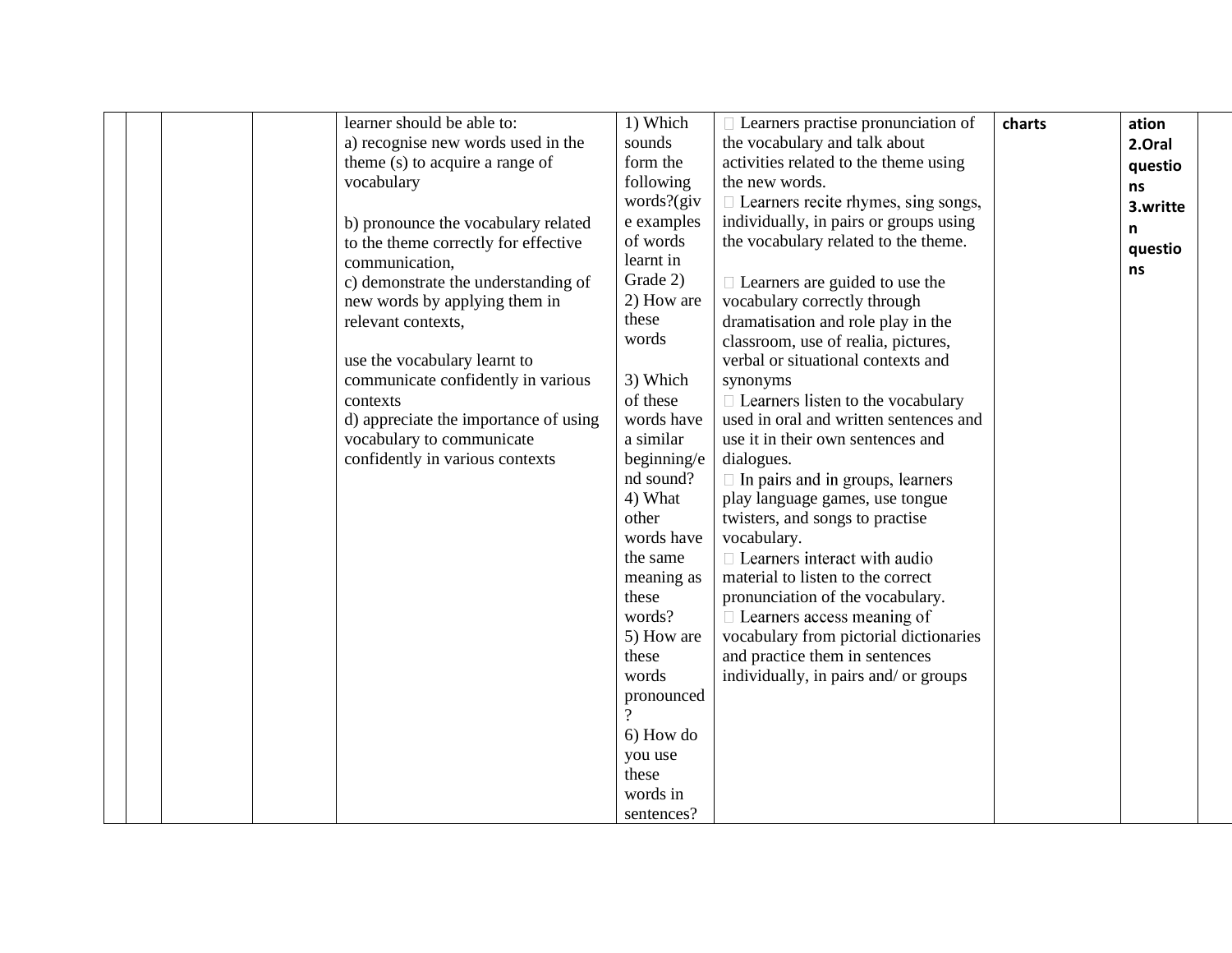| By the end of the sub strand, the<br>2.4<br>Realia<br>4<br>$1 -$<br>3<br>Languag<br>learner should be able to:<br>1) What is<br>$\Box$ Learners observe pictures showing<br><b>Charts</b><br>a) construct sentences about daily<br>Sarah<br>e<br>singular and plural subjects and<br><b>Structur</b><br>activities using subject-verb<br>holding?<br>construct correct oral sentences.<br>agreement correctly,<br>es and<br>2) What are<br>$\Box$ Learners construct sentences on<br><b>Function</b><br>b) construct sentences on daily<br>the girls<br>actions that have been demonstrated<br>activities in relation to when they take<br>holding?<br>by classmates in pairs/small groups<br>S<br>place,<br>3) What<br>$\Box$ Learners construct<br>c) recognise the correct use<br>has Sarah<br>done?<br>sentences using singular and plural<br>4) What<br>of subject-verb agreement to form<br>subjects for things at home and<br>appropriate sentences,<br>have they<br>around their environment like animals<br>d) appreciate the importance of<br>done?<br>and utensils<br>subject verb agreement in achieving<br>$\Box$ Learners listen to a story, poem or<br>effective communication<br>conversation read by the teacher or<br>from computing devices, and respond<br>to questions based on the theme<br>'time' or questions about time | .Observ<br>ation<br>2.Oral<br>questio<br>ns<br>3.writte<br>n<br>questio<br>ns |
|--------------------------------------------------------------------------------------------------------------------------------------------------------------------------------------------------------------------------------------------------------------------------------------------------------------------------------------------------------------------------------------------------------------------------------------------------------------------------------------------------------------------------------------------------------------------------------------------------------------------------------------------------------------------------------------------------------------------------------------------------------------------------------------------------------------------------------------------------------------------------------------------------------------------------------------------------------------------------------------------------------------------------------------------------------------------------------------------------------------------------------------------------------------------------------------------------------------------------------------------------------------------------------------------------------------------------------------------------|-------------------------------------------------------------------------------|
| 2.4<br>1) What is<br>By the end of the sub strand, the<br>5<br>$1 -$<br>$\Box$ Learners observe pictures showing<br><b>Realia</b>                                                                                                                                                                                                                                                                                                                                                                                                                                                                                                                                                                                                                                                                                                                                                                                                                                                                                                                                                                                                                                                                                                                                                                                                                |                                                                               |
| Sarah<br>learner should be able to:<br>singular and plural subjects and<br>3<br>Languag<br>charts<br>holding?<br>construct correct oral sentences.<br>a) construct sentences about daily<br>e                                                                                                                                                                                                                                                                                                                                                                                                                                                                                                                                                                                                                                                                                                                                                                                                                                                                                                                                                                                                                                                                                                                                                    |                                                                               |
| <b>Structur</b><br>2) What are<br>activities using subject-verb<br>$\Box$ Learners construct sentences on                                                                                                                                                                                                                                                                                                                                                                                                                                                                                                                                                                                                                                                                                                                                                                                                                                                                                                                                                                                                                                                                                                                                                                                                                                        |                                                                               |
| the girls<br>agreement correctly,<br>actions that have been demonstrated<br>es and                                                                                                                                                                                                                                                                                                                                                                                                                                                                                                                                                                                                                                                                                                                                                                                                                                                                                                                                                                                                                                                                                                                                                                                                                                                               |                                                                               |
| b) construct sentences on daily<br>holding?<br>by classmates in pairs/small groups<br><b>Function</b>                                                                                                                                                                                                                                                                                                                                                                                                                                                                                                                                                                                                                                                                                                                                                                                                                                                                                                                                                                                                                                                                                                                                                                                                                                            |                                                                               |
| activities in relation to when they take<br>3) What<br>$\Box$ Learners construct<br>S                                                                                                                                                                                                                                                                                                                                                                                                                                                                                                                                                                                                                                                                                                                                                                                                                                                                                                                                                                                                                                                                                                                                                                                                                                                            |                                                                               |
| has Sarah<br>place,<br>done?<br>c) recognise the correct use                                                                                                                                                                                                                                                                                                                                                                                                                                                                                                                                                                                                                                                                                                                                                                                                                                                                                                                                                                                                                                                                                                                                                                                                                                                                                     |                                                                               |
| sentences using singular and plural<br>4) What<br>subjects for things at home and                                                                                                                                                                                                                                                                                                                                                                                                                                                                                                                                                                                                                                                                                                                                                                                                                                                                                                                                                                                                                                                                                                                                                                                                                                                                |                                                                               |
| have they<br>around their environment like animals<br>of subject-verb agreement to form                                                                                                                                                                                                                                                                                                                                                                                                                                                                                                                                                                                                                                                                                                                                                                                                                                                                                                                                                                                                                                                                                                                                                                                                                                                          |                                                                               |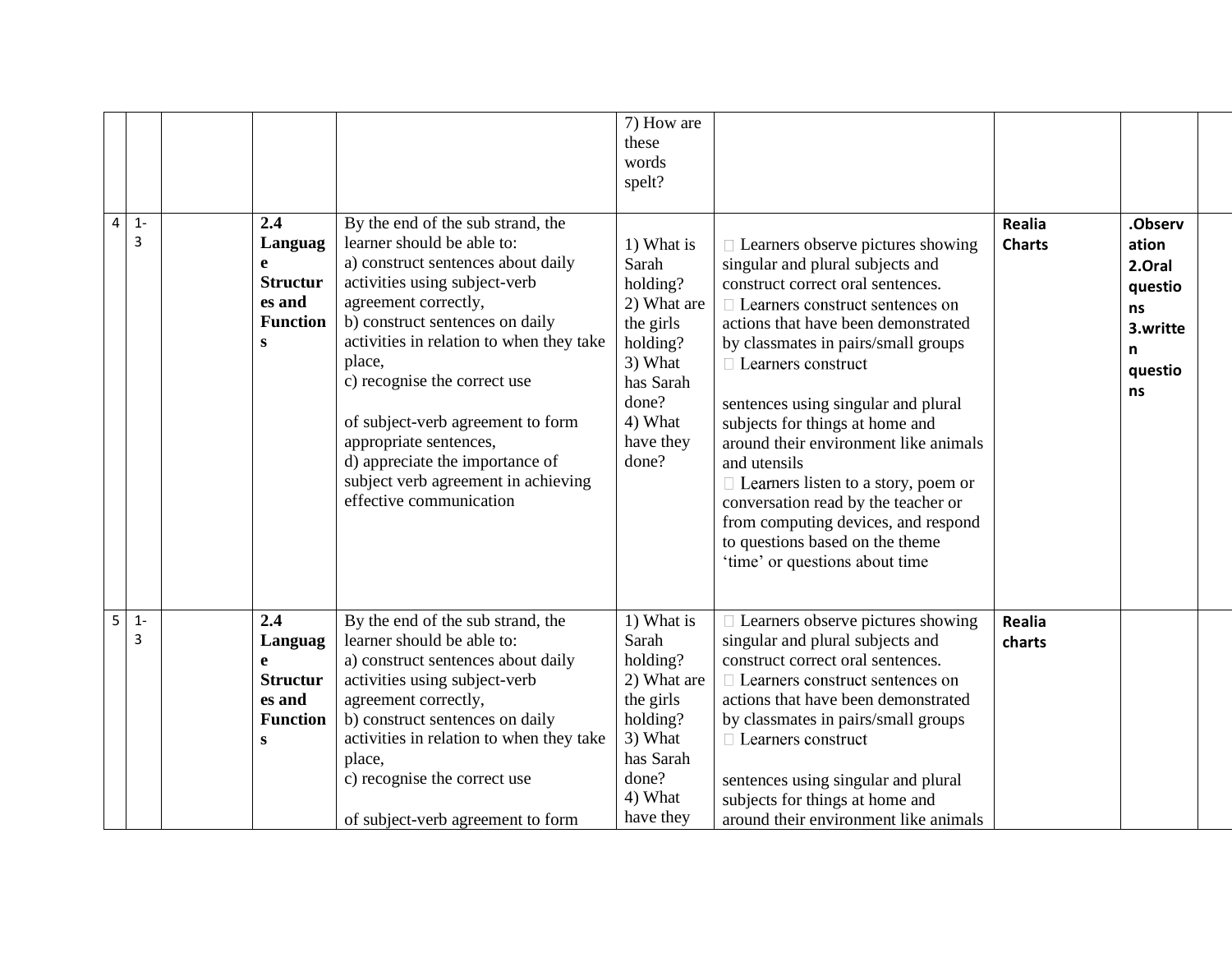| $\boldsymbol{6}$ | $1 -$<br>3 | Languag<br>e<br>structur<br>es and<br>function<br>S            | appropriate sentences,<br>d) appreciate the importance of<br>subject verb agreement in achieving<br>effective communication<br>By the end of the sub strand, the<br>learner should be able to:<br>a) use indefinite pronouns to talk<br>about daily activities at home and at<br>school,<br>b) identify indefinite pronouns in<br>communication about home and<br>school,<br>c) enjoy using indefinite pronouns in<br>their day to day communication | done?<br>Who hasp<br>picked my<br>pen? | and utensils<br>$\Box$ Learners listen to a story, poem or<br>conversation read by the teacher or<br>from computing devices, and respond<br>to questions based on the theme<br>'time' or questions about time<br>$\Box$ Learners engage in question and<br>answer dialogues using indefinite<br>pronouns<br>$\Box$ Learners participate in language<br>games involving the use of the<br>indefinite pronouns<br>$\Box$ Learners are guided to practise oral<br>sentences using indefinite pronouns in<br>pairs and in groups.<br>$\Box$ Learners listen to a story, poem or<br>conversation read by the teacher or<br>from computing devices, and<br>responds to questions based on<br>indefinite pronouns | <b>Realia</b><br><b>Charts</b> | .Observ<br>ation<br>2.Oral<br>questio<br>ns<br>3.writte<br>n<br>questio<br>ns |
|------------------|------------|----------------------------------------------------------------|------------------------------------------------------------------------------------------------------------------------------------------------------------------------------------------------------------------------------------------------------------------------------------------------------------------------------------------------------------------------------------------------------------------------------------------------------|----------------------------------------|------------------------------------------------------------------------------------------------------------------------------------------------------------------------------------------------------------------------------------------------------------------------------------------------------------------------------------------------------------------------------------------------------------------------------------------------------------------------------------------------------------------------------------------------------------------------------------------------------------------------------------------------------------------------------------------------------------|--------------------------------|-------------------------------------------------------------------------------|
| $\overline{7}$   | $1 -$<br>3 | Languag<br>$\mathbf{e}$<br>structur<br>es and<br>function<br>S | By the end of the sub strand, the<br>learner should be able to:<br>a) use indefinite pronouns to talk<br>about daily activities at home and at<br>school,<br>b) identify indefinite pronouns in<br>communication about home and<br>school,<br>c) enjoy using indefinite pronouns in<br>their day to day communication                                                                                                                                | Who hasp<br>picked my<br>pen?          | $\Box$ Learners engage in question and<br>answer dialogues using indefinite<br>pronouns<br>$\Box$ Learners participate in language<br>games involving the use of the<br>indefinite pronouns<br>□ Learners are guided to practise oral<br>sentences using indefinite pronouns in<br>pairs and in groups.<br>□ Learners listen to a story, poem or                                                                                                                                                                                                                                                                                                                                                           | <b>Realia</b><br><b>Charts</b> | .Observ<br>ation<br>2.Oral<br>questio<br>ns<br>3.writte<br>n<br>questio<br>ns |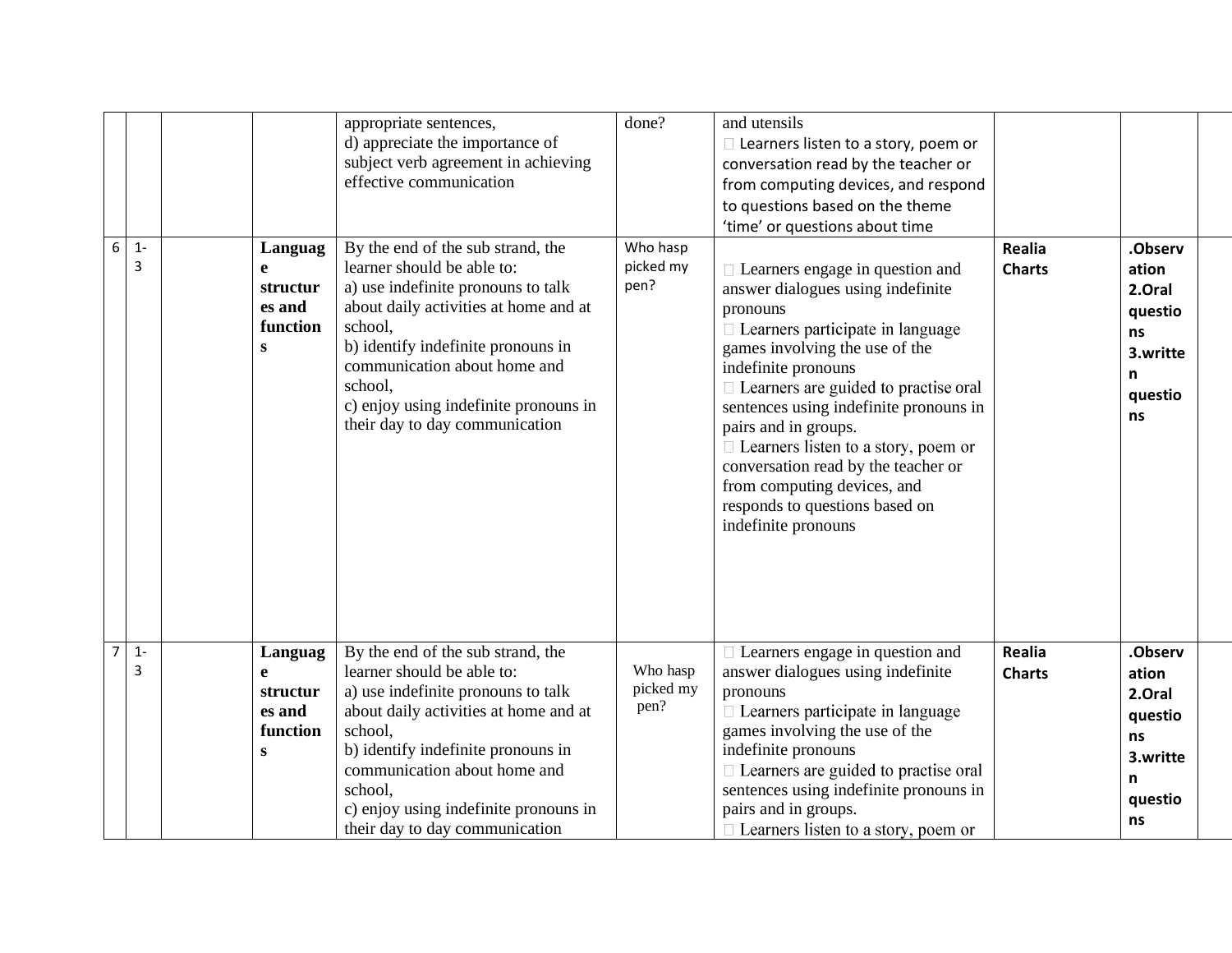| 8 | $1 -$<br>3 | <b>Environ</b><br>ment<br>(3)<br>lessons)<br>Child<br>rights<br>(3)<br>lessons)<br>Singular<br>and<br>plurals of<br>irregular<br>nouns<br>e.g.<br>foot-feet<br>$tooth -$<br>teeth<br>$mouse -$<br>mice<br>ox – oxen | By the end of the sub strand, the<br>learner should be able to:<br>a) use plural forms of irregular nouns<br>to talk about things and people at<br>home and in school for effective<br>communication,<br>b) identify singular and plural forms<br>of irregular nouns for effective oral<br>communication,<br>c) distinguish between singular and<br>plural irregular nouns for appropriate<br>oral communication at home and in<br>school<br>d) enjoy games involving the singular<br>and plural forms of irregular nouns | 1) What are<br>the plural<br>forms of<br>these<br>nouns?<br>2) How do<br>you say<br>these pairs<br>of nouns? | conversation read by the teacher or<br>from computing devices, and<br>responds to questions based on<br>indefinite pronouns<br>$\Box$ In small groups learners form<br>plurals of specific words taking the<br>singular and plural forms of irregular<br>nouns.<br>$\Box$ Learners recite poems containing<br>the singular and plural forms of<br>irregular nouns.<br>$\Box$ Learners are guided to construct<br>sentences based on pictures the<br>singular and plural forms of irregular<br>nouns.<br>$\Box$ Learners listen to a story,<br>poem or conversation read by the<br>teacher or from computing devices,<br>and respond to questions based on<br>singular and plural forms of irregular<br>noun | Realia<br><b>Charts</b> | .Observ<br>ation<br>2.Oral<br>questio<br>ns<br>3.writte<br>n<br>questio<br>ns |
|---|------------|---------------------------------------------------------------------------------------------------------------------------------------------------------------------------------------------------------------------|---------------------------------------------------------------------------------------------------------------------------------------------------------------------------------------------------------------------------------------------------------------------------------------------------------------------------------------------------------------------------------------------------------------------------------------------------------------------------------------------------------------------------|--------------------------------------------------------------------------------------------------------------|-------------------------------------------------------------------------------------------------------------------------------------------------------------------------------------------------------------------------------------------------------------------------------------------------------------------------------------------------------------------------------------------------------------------------------------------------------------------------------------------------------------------------------------------------------------------------------------------------------------------------------------------------------------------------------------------------------------|-------------------------|-------------------------------------------------------------------------------|
| 9 | $1 -$<br>3 | <b>Environ</b><br>ment<br>(3)<br>lessons)<br>Child<br>rights<br>(3)<br>lessons)<br>Singular<br>and<br>plurals of                                                                                                    | By the end of the sub strand, the<br>learner should be able to:<br>a) use plural forms of irregular nouns<br>to talk about things and people at<br>home and in school for effective<br>communication,<br>b) identify singular and plural forms<br>of irregular nouns for effective oral<br>communication,<br>c) distinguish between singular and<br>plural irregular nouns for appropriate                                                                                                                                | 1) What are<br>the plural<br>forms of<br>these<br>nouns?<br>2) How do<br>you say<br>these pairs<br>of nouns? | $\Box$ In small groups learners form<br>plurals of specific words taking the<br>singular and plural forms of irregular<br>nouns.<br>$\Box$ Learners recite poems containing<br>the singular and plural forms of<br>irregular nouns.<br>$\Box$ Learners are guided to construct<br>sentences based on pictures the<br>singular and plural forms of irregular                                                                                                                                                                                                                                                                                                                                                 | Realia<br>charts        | .Observ<br>ation<br>2.Oral<br>questio<br>ns<br>3.writte<br>n<br>questio<br>ns |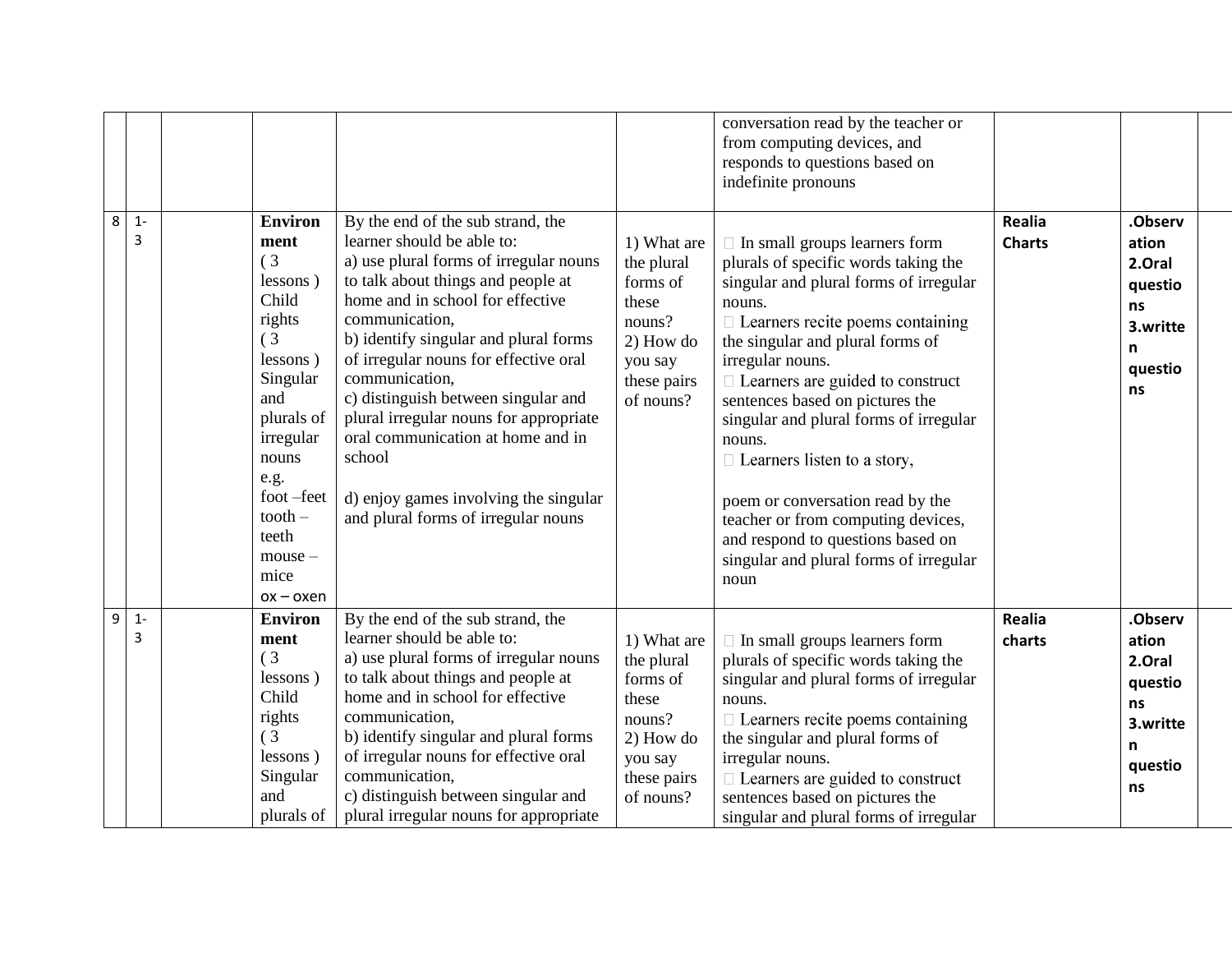|                              |                         |                                           | irregular<br>nouns<br>e.g.<br>foot-feet<br>$tooth -$<br>teeth<br>$mouse -$<br>mice<br>$OX -$<br>oxen | oral communication at home and in<br>school<br>d) enjoy games involving the singular<br>and plural forms of irregular nouns                                                                                                                                                                                                     |                                                                                                                                              | nouns.<br>poem or conversation read by the<br>teacher or from computing devices,<br>and respond to questions based on<br>singular and plural forms of irregular<br>noun<br>$\Box$ Learners listen to a story,                                                                                                                                                                                                                       |                                |                                                                               |
|------------------------------|-------------------------|-------------------------------------------|------------------------------------------------------------------------------------------------------|---------------------------------------------------------------------------------------------------------------------------------------------------------------------------------------------------------------------------------------------------------------------------------------------------------------------------------|----------------------------------------------------------------------------------------------------------------------------------------------|-------------------------------------------------------------------------------------------------------------------------------------------------------------------------------------------------------------------------------------------------------------------------------------------------------------------------------------------------------------------------------------------------------------------------------------|--------------------------------|-------------------------------------------------------------------------------|
| $\mathbf{1}$<br>0            | $1 -$<br>$\overline{3}$ | Language<br>structure<br>and<br>functions | Occupati<br>on<br>(people<br>and their<br>work                                                       | By the end of the sub strand, the<br>learner should be able to:<br>a) use 'will'/'shall' to talk about what<br>they would want to become in future,<br>b) identify words that express future<br>time/actions for effective oral<br>communication,<br>c) enjoy using 'will' and 'shall' to<br>communicate future time/intentions | 1) What<br>will you do<br>at break<br>time?<br>2) What<br>will you do<br>at lunch<br>time?<br>3) What<br>will you do<br>when you<br>grow up? | Learners talk about what they plan to<br>do after school that day or the<br>following day to express the future<br>tense<br>$\Box$ Learners ask and answer questions<br>using the future time<br>$\Box$ Learners sing a song/rhyme using '<br>will' and 'shall', to express future<br>time<br>$\Box$ Learners listen to story read by the<br>teacher or from computing devices,<br>and respond to questions based on<br>future time | <b>Realia</b><br><b>Charts</b> | .Observ<br>ation<br>2.Oral<br>questio<br>ns<br>3.writte<br>n<br>questio<br>ns |
| $\mathbf{1}$<br>$\mathbf{1}$ | $1 -$<br>3              | Language<br>structure<br>and<br>functions | Technolo<br>gy<br>(Using a<br>computer<br>(3)<br>lessons)<br>Future<br>time<br>(will/shal            | By the end of the sub strand, the<br>learner should be able to:<br>a) use 'will'/'shall' to talk about what<br>they would want to become in future,<br>b) identify words that express future<br>time/actions for effective oral<br>communication,<br>c) enjoy using 'will' and 'shall' to<br>communicate future time/intentions | 1) What<br>will you do<br>at break<br>time?<br>2) What<br>will you do<br>at lunch<br>time?<br>3) What<br>will you do<br>when you             | Learners talk about what they plan to<br>do after school that day or the<br>following day to express the future<br>tense<br>$\Box$ Learners ask and answer questions<br>using the future time<br>$\Box$ Learners sing a song/rhyme using '<br>will' and 'shall', to express future<br>time<br>$\Box$ Learners listen to story read by the                                                                                           | Realia<br>charts               | .Observ<br>ation<br>2.Oral<br>questio<br>ns<br>3.writte<br>n<br>questio<br>ns |